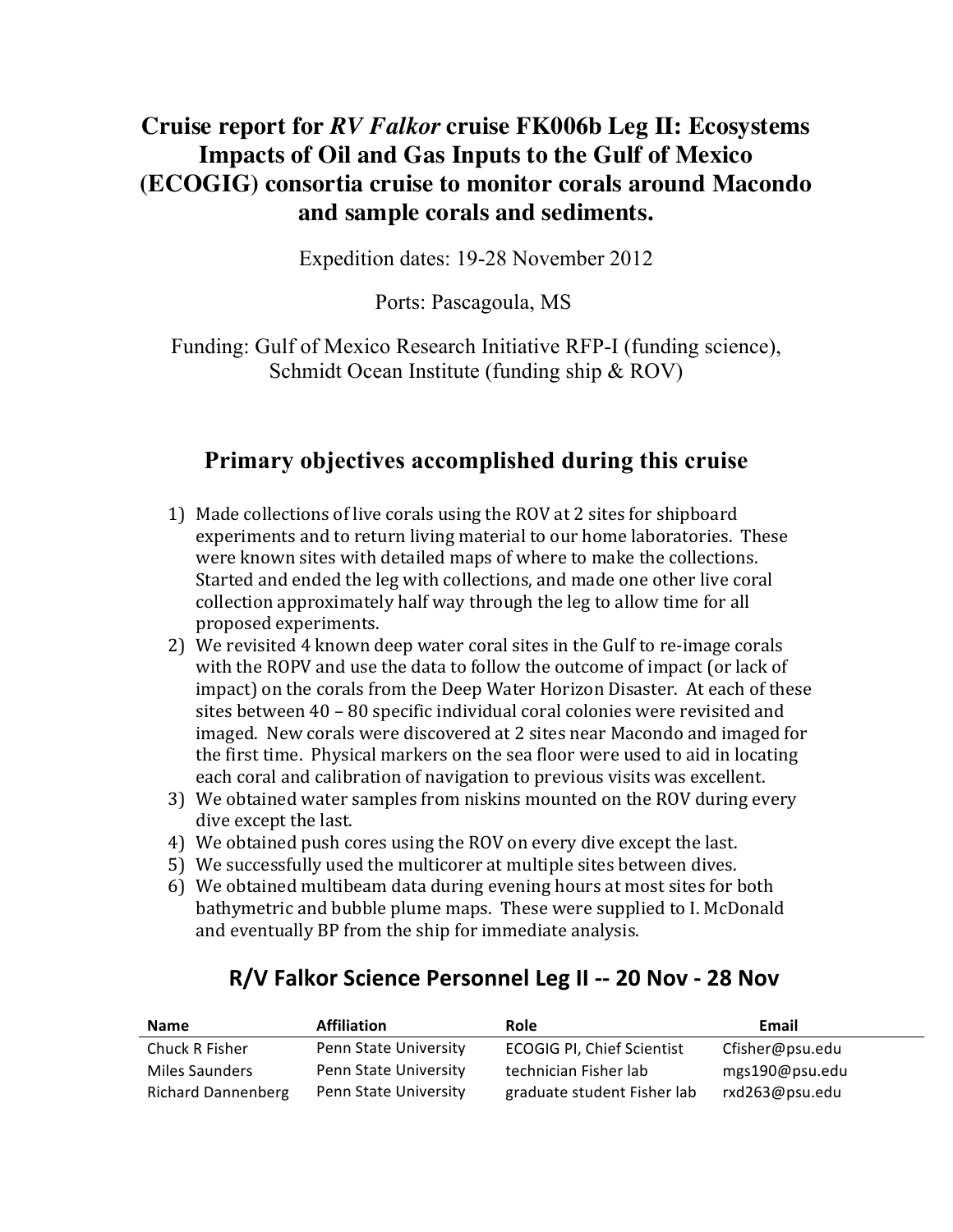| Samantha Berlet<br>Erin Becker | Penn State University<br>Penn State University | student Fisher lab<br>postdoc Fisher lab      | spb5187@psu.edu<br>erinbeckr@gmail.com |
|--------------------------------|------------------------------------------------|-----------------------------------------------|----------------------------------------|
| Dannise Ruiz                   | Penn State University                          | postdoc Baums lab                             | dvr116@psu.edu                         |
| Danielle Young                 | <b>Temple University</b>                       | graduate student Cordes<br>lab                | danielle.young@temple.edu              |
| Conall McNicholl               | <b>Temple University</b>                       | student Cordes lab                            | tud08837@temple.edu                    |
| Jennifer McClain<br>Counts     | USGS SESC                                      | technician Demopoulos lab                     | jmcclaincounts@usgs.gov                |
| Jill Bourgue                   | USGS SESC                                      | technician Demopoulos lab<br>graduate student | jbourque@usgs.gov                      |
| Mauricio Silva                 | Florida State University                       | MacDonald lab                                 | mgs11c@my.fsu.edu                      |
| Sara Kleindienst               | University of Georgia                          | postdoc Joye lab                              | skleindi@uga.edu                       |
| Debbie Meyer                   | Schmidt Ocean<br>Institute                     | Debbie Meyer, Schmidt<br>(outreach)           | dnailmeyer@mac.com                     |

#### **Dive sites:**

All locations are in WGS84 coordinate reference system and decimal degrees and represent the exact location for the planned dive at that site (either a physical marker or know aggregation of corals).

VK826 = 29.15462 , -88.02294 , 480m , Marker 2 MC294 = 28.6722 , -88.47653 , 1371m , Marker AA MC297 = 28.68231 , -88.34487 , 1582m , Marker MM1 AT357 = 27.58651 , -89.70428 , 1050m , Marker M7 MC388 = 28.63349 , -88.16953 , 1851m , Marker M9

### **Detailed daily activities:**

All times are in Shipboard local (UTC-5)

11/19/12

09:30 New scientists arrived at the dock while the Falkor was going through customs. 10:00 Ship clears customs and new scientists board. Day is spent on various welcomes events, briefings and tours, finishing with BBQ/Socializing

11/20/12

08:15 Fire and Boat drill 08:30 ROV/Chief Scientist equipment briefing 0900 First science meeting, general plans and priorities 1100 First ops meeting, discuss POD 11:30 Mapping briefing from Marine Techs and mapping scientists 0100 Test deployment of MUC: Failed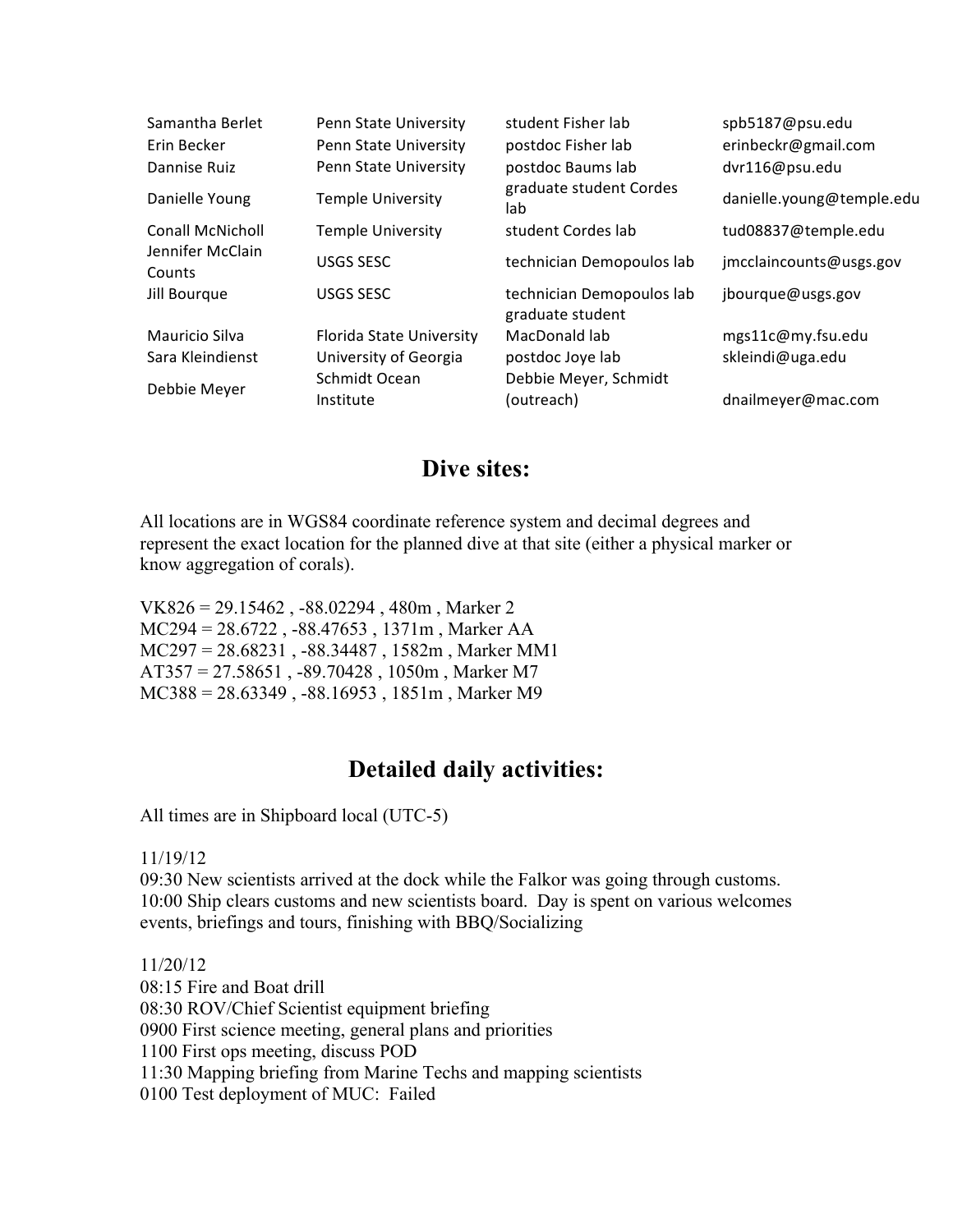15:30 Test deployment of MUC: passed

1850 ETA at VK 826

1900 Multicore (MUC) deployment

1930 MUC recovery: Successful

2024- Begin mapping for bubble plumes at VK 826

11/21/2012:

0154 Finish mapping at VK 826

0816 First ROV dive to VK 826 (FK0006b-11)

The dive was very successful, all systems working well except the ROV Sonar. Small pieces of colonies or small colonies of both coral target species were collected into the biobox and quivers. One push core taken for Iliana and 2 for meiofauna associated with corals. 7 Niskin water samples taken for chemistry and microbiology. We finished early and the sub left the bottom at about 1500 local

1530 recover ROV and transited to MUC deployment site

1614 Successful MUC collection at same site in VK 826 as last night

1747 Repeat MUC collection for meiofauna in VK 826

1800 Began transit to MC 294 for multibeam (approx 4 hrs transit)

2148 Begin mapping for bubble plumes near MC 294

Nov. 22:

0748 Finish Mapping near MC 294

- 0815 ROV dive at MC 294 for coral imaging and mud/water sampling (FK0006b-12) The dive was very successful. Excellent quality pictures of 45 corals of the 52 corals still being monitored. Six push cores taken next to the edge of the carbonate slabs supporting the corals. Two sets of niskins taken: one while imaging corals and another at the push core site.
- 1615 ROV left the bottom
- 1730 ROV on the surface and made a quick inspection of ships props.
- 1800 ROV on Deck
- 1840 Multicore launched about 600 m NNW of the site
- 1830 Most awesome and traditional Thanksgiving feast
- 1930 Successful multicore recovery
- 2000 begin transit to AT 357

Nov. 23:

0832 ROV dive at AT 357 for coral sampling/imaging and mud/water sampling (FK0006b-13)

Another successful dive. 90% of target corals imaged, with bonus of great imagery of many more. Very clear that there is no impact to any gorgonians at this site. Navigation was excellent and all targets acquired. 3 push cores from black reduced sediment near mussels. Water samples taken at 2 different sites with hard corals, one with Paramuricea, one with push cores and one 100m above the push cores..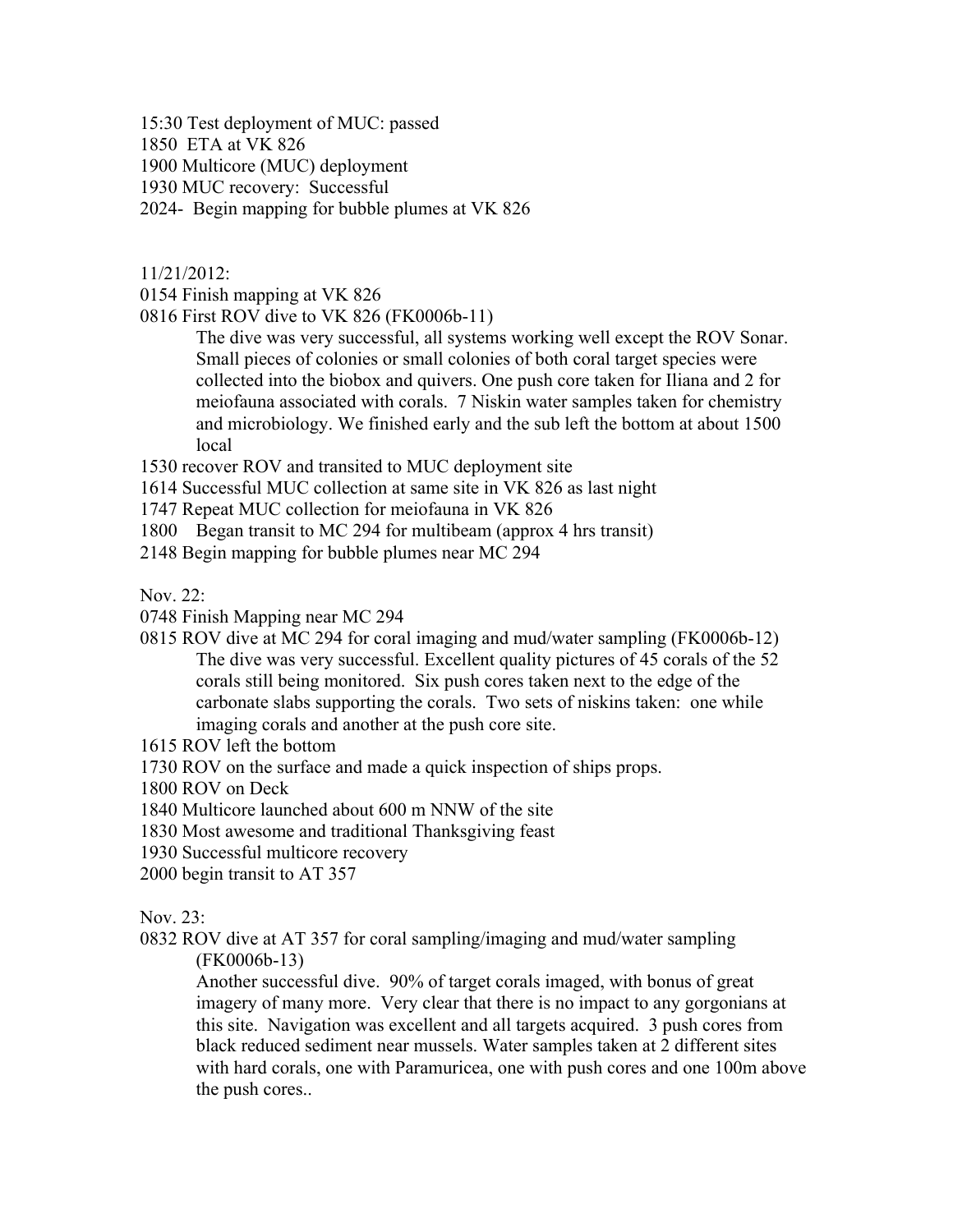1625 ROV left the bottom

1800 recover ROV

1812 deploy multicore.

1845 Multicore on deck

1900 Multibeam one line to confirm location of bubble plume

2000 Begin transit to MC 297

Nov. 24:

0836 ROV dive at MC 297 for coral imaging and mud/water sampling (FK0006b-14) The dive again went very well despite the fact that an almost complete absence of current

slowed our operations. All 18 corals around the southern cluster of markers were imaged and an additional coral imaged while in transit to the northern coral bed. About 20 of the 68 corals in the north were imaged, 5 push cores taken (one failed), and a water sample collected at each site. The ROV left the bottom at about 1630 local, was on the surface shortly after 17:30 and recovered before 1800

1840 Successful multicore deployed 500m S of the dive site

1930 began transit to MC 388 for overnight mapping

2050 Begin mapping for bubble plumes in MC 388

Nov. 25:

0615 Finish mapping at MC 388

0815 ROV dive at MC 388 for coral imaging and mud/water sampling (FK0006b-15)

- MC 388 is a lightly impacted coral site and was our deepest dive to a bit over 1800m. This was a very successful dive, despite the fact that we had almost no current and were fighting clouds of sediment all dive. We not only re-imaged all corals originally documented, but also imaged about 10 additional large colonies and many smaller ones for the first time. We deployed an additional marker and have a much better appreciation for the state of this site than we did 48 hours ago. Push cores and water samples were successfully taken.
- 1730 ROV on the surface

1800 ROV recovered and began transit to MC 118

1932 We deployed the multicore and were planning on two cores back to back to finish up our work with this instrument. However the first attempt failed (it did not fire) and since we would have to come back to get a second drop any way we decided to put off the effort for 24 hours rather than continue the deck work past 8 pm. We have finished the mapping of this area and no mapping was done overnight.

2000 Began transit to MC 297

- Nov. 26: ROV dive to MC 297 to finish up coral imaging, coring and water sampling. (FK0006b-16)
- 0812: ROV launched for another successful dive to MC 297. This dive was to the Northern cluster of coral markers at this site and went near perfectly. In addition to locating and imaging every single coral previously identified, another marker was deployed and an addition 5-6 corals located, logged and imaged. Push cores and water samples were successfully taken. The digital still camera had some